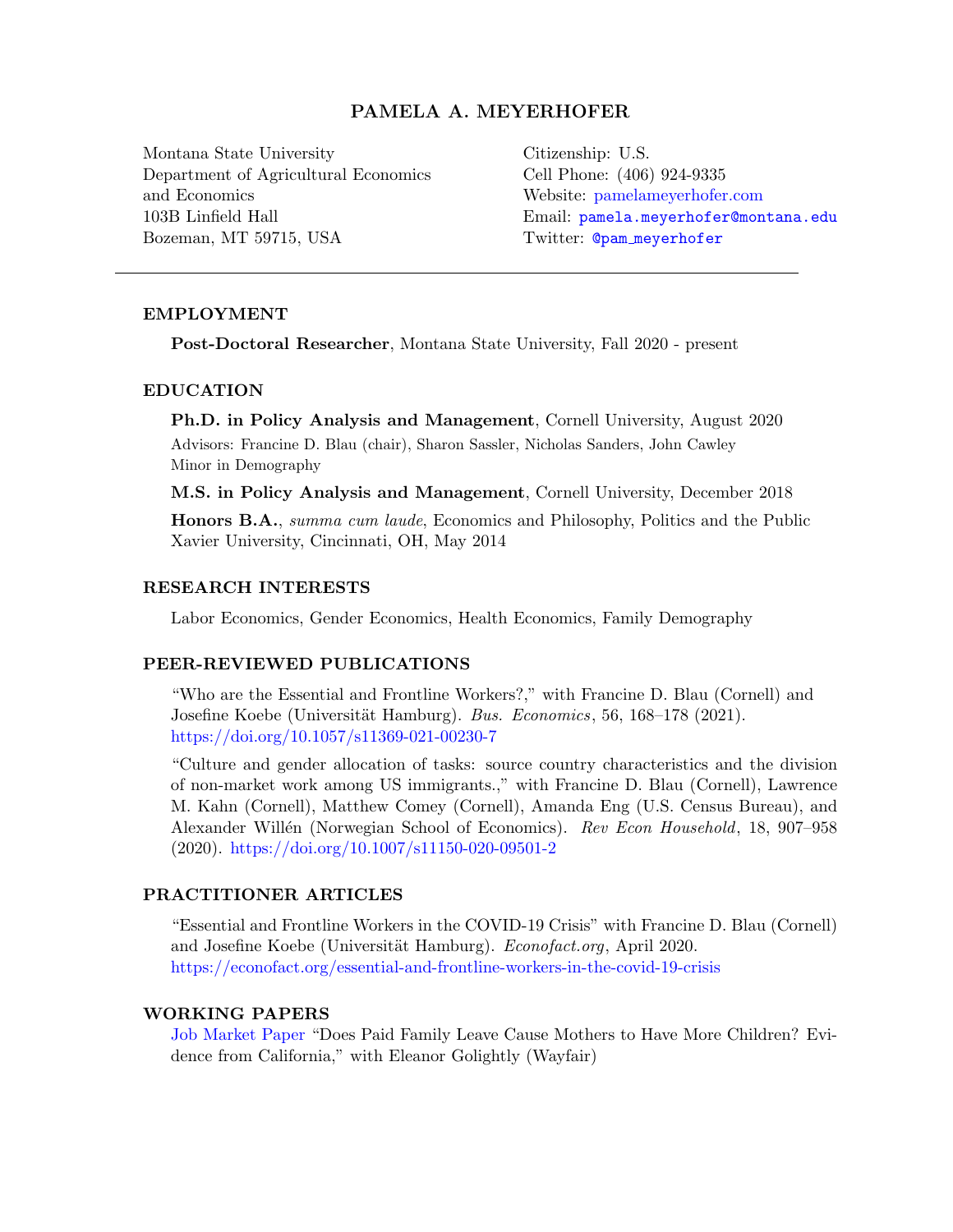## WORKING PAPERS, cont.

"Equality Pays: Equal Pay Laws and Women's Choices," with Wendy Stock (Montana State University)

"Knowing or Approving?: Abortion Laws and Teen Sexual Behavior."

"The Association Between Family Factors and the Gender Wage Gap: The Case of Computer Science." with Sharon Sassler (Cornell)

#### WORKS IN PROGRESS

"More than Just Babies: Paid Family Leave and Caregiver Labor Outcomes," with Wendy Stock (Montana State University)

Leave Taking and Marital Duration, with Corbin Miller (OTA)

#### CONFERENCES AND INVITED SEMINARS

## 2021

Southern Economic Association Annual Conference (Houston, TX) Association for Public Policy Analysis and Management Annual Conference (Dallas, TX) Department of Sociology FLASH Seminar, SUNY Buffalo (Buffalo, NY) Institute on Health Economics, Health Behaviors and Disparities, Cornell U. (Ithaca, NY) University of Rochester Medical Center (Rochester, NY) NBER Summer Institute, Children's Workshop (Virtual) American Society of Health Economists Annual Conference (Virtual) Annual Association of Behavioral and Social Sciences Conference (Virtual) Midwest Economic Association Annual Conference (Virtual)

#### 2020

Southern Economic Association Annual Conference (Virtual) American Society of Health Economists Annual Conference (St. Louis, MO)<sup>[1](#page-1-0)</sup> Annual Meeting of the Society of Economics of the Household (Venice, Italy)<sup>1</sup> Midwest Economic Association Annual Conference (Evantston, IL) <sup>1</sup>

#### 2019

Southern Economic Association Annual Conference (Ft. Lauderdale, FL) German Institute for Economics Research, Seminar (DIW Berline, Germany) American Society of Health Economists Annual Conference (Washington, DC) Poster Population Association of American Annual Conference (Austin, TX) Poster APPAM Student Conference (Washington, DC)

## 2018

Association for Public Policy Analysis and Management (Washington, DC) Poster Pathways to Gender Equality Conference (Washington, DC) Population Association of America Conference (Denver, CO) Poster Award Winner

<span id="page-1-0"></span><sup>&</sup>lt;sup>1</sup> presentation accepted but conference cancelled due to COVID-19 outbreak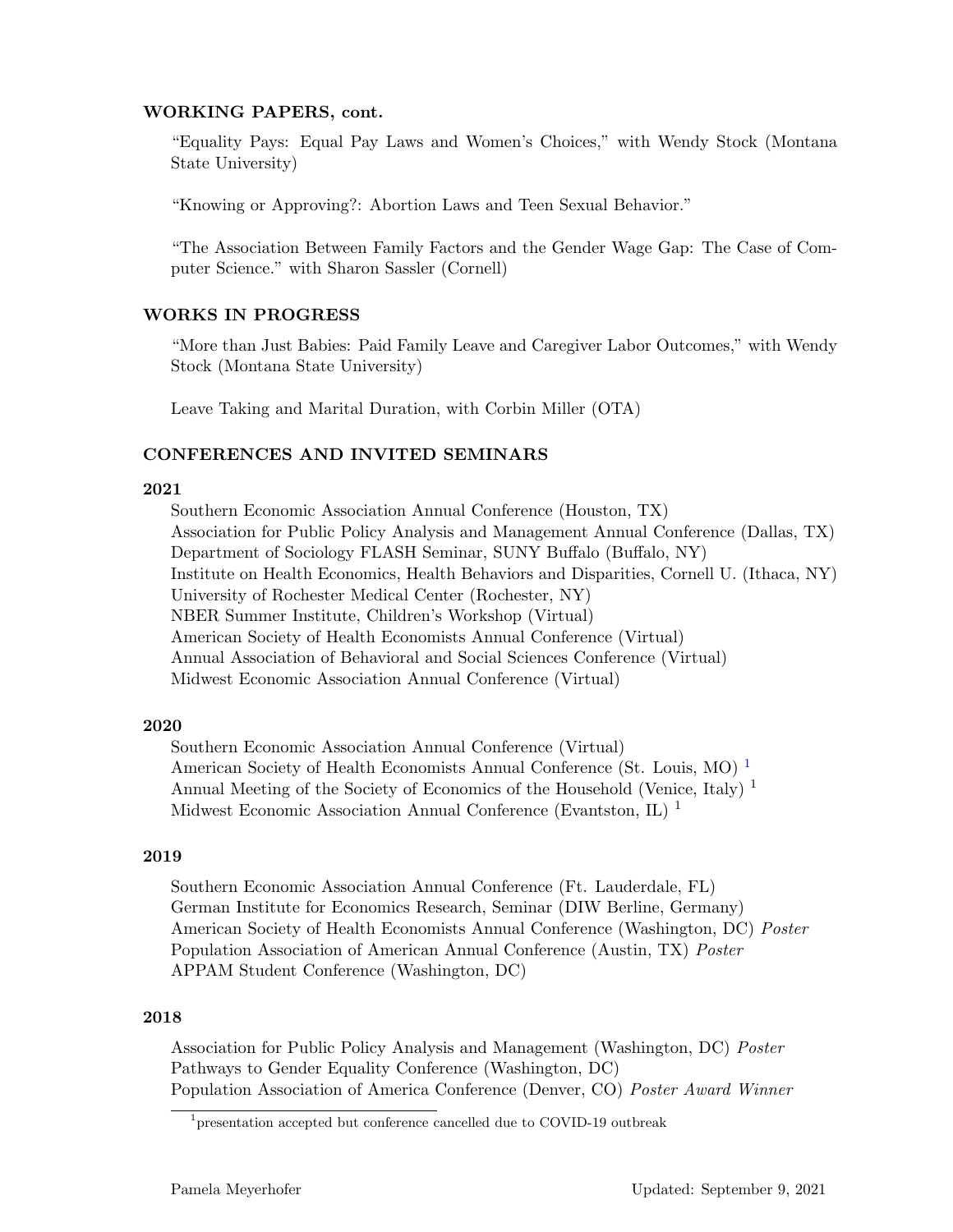# CONFERENCES AND INVITED SEMINARS, cont.

## 2017

Population Association of America Annual Conference (Chicago, IL) Poster

# RESEARCH EXPERIENCE

Research Assistant for Sharon Sassler, Cornell University (Summer 2016, Summer 2019) Research Assistant for Francine Blau, Cornell University (June 2017- December 2018)

#### TEACHING EXPERIENCE

TA for Population and Public Policy, Cornell University (Spring 2017, 2019, and 2020) (including one-credit, 10-day Faculty-led Program in Copenhagen, Denmark Summer 2019)

TA for Statistics for PAM Majors, Cornell University (Fall 2019) (including prepping and teaching weekly Stata lab and managing undergrad TAs)

Introducing ACS Dsta Analysis into Undergraduate Courses Workshop (June 2018) Social Science Data Analysis Network, University of Michigan

Teaching Health Economics, Pre-Conference Workshop (June 2018) American Society of Health Economists Annual Conference, Atlanta, GA

TA for Microeconomics for Health Management, Cornell University (Spring 2018) (including 3 guest lectures)

TA for Intermediate Microeconomics, Cornell University (Fall 2016)

Peer Tutor, Xavier University Learning Assistance Center (Spring 2013 - Spring 2014)

## PROFESSIONAL EXPERIENCE

Product Analyst I, American Modern Insurance Group, Amelia, OH (August 2013 - July 2015)

#### FELLOWSHIPS AND AWARDS

Best Published Paper, ATUS, IPUMS Annual Research Award, 2020

Barbara Barber Kennedy Summer Fellowship, Cornell University, 2019

Outstanding TA Award, Cornell University, Dept. of Policy Analysis and Management, Spring 2019

Cornell Institute for European Studies Luigi Einaudi Faculty Innovation Grant, Cornell University, 2019

Finalist and People's Choice Award, 3 Minute Thesis Competition, Cornell University, 2019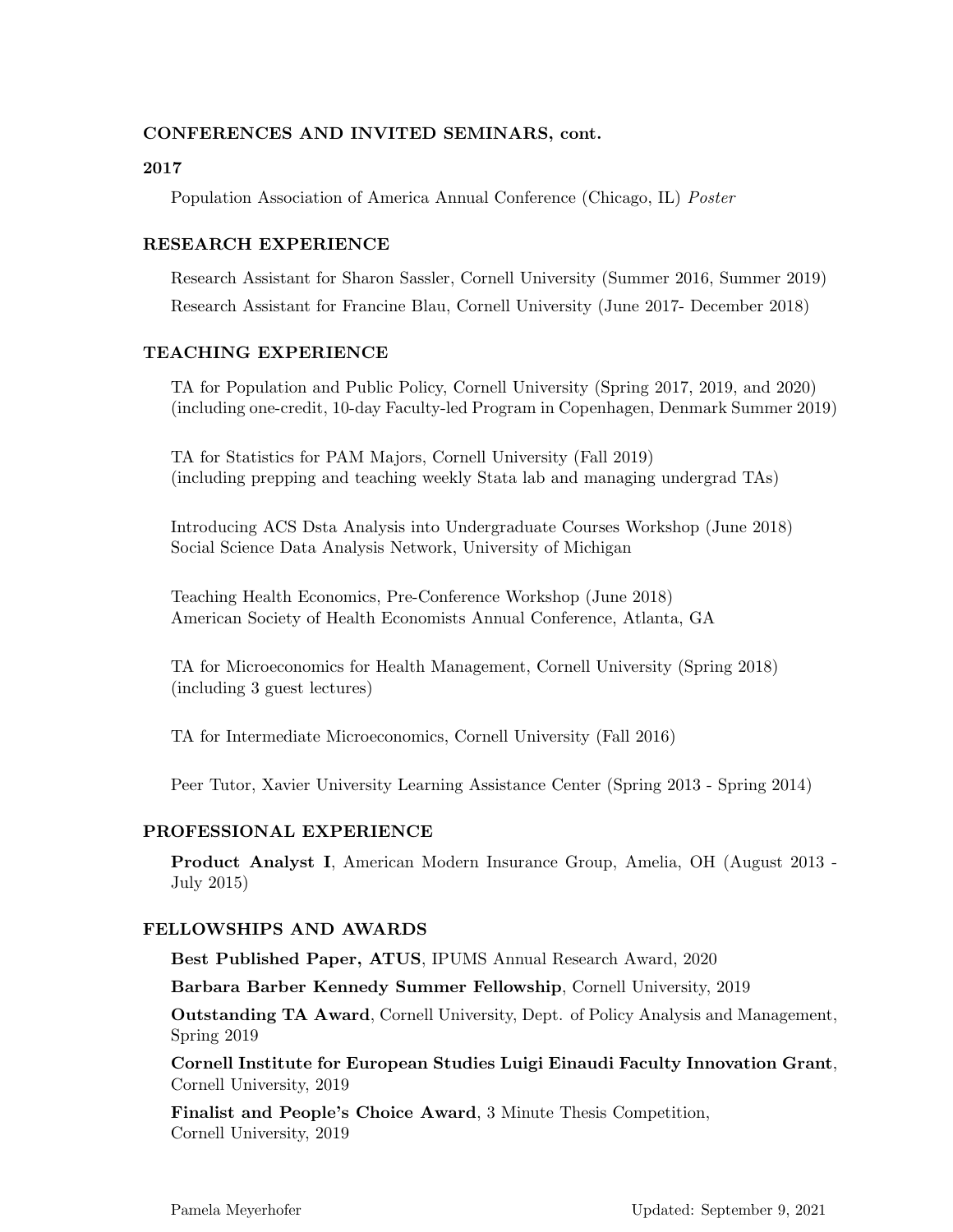# FELLOWSHIPS AND AWARDS, cont.

Poster Award, Population Association of America Annual Conference, 2018 Morgan Teaching Assistantship, Cornell University, 2016-2017 College of Human Ecology Fellowship, Cornell University, 2015-2016 Phi Beta Kappa, inducted 2014 Alpha Sigma Nu, inducted 2014 Department of Economics Award, Xavier University, 2014 Politics and Policy Fellow, Center for the Study of the American Dream, 2012-2013 Gilligan Public Service Scholarship, Xavier University, 2012-2013

## AFFILIATIONS

American Economics Association; American Society of Health Economists; Association for Public Policy Analysis and Management; Cornell Population Center; Initiative for Regulation and Applied Economic Analysis; Institute on Health Economics, Health Behaviors and Disparities; Midwest Economics Association; Population Association of America; Society of Labor Economists; Southern Economics Association;

#### SERVICE

**Coordinator**, Virtual  $\#\text{econ}_{\text{prosem}}$  (Spring 2020 - present) Coordinator, Graduate Student Writing Group (Spring 2019 - present) Board Member, Diversity in Cornell Economics (2019 - 2020) Mentor, Graduate Students Mentoring Undergraduates Program (2018 - 2020) Mentor, PAM Dept. Mentoring Program (2018 - 2020) Coordinator, Presentation in Emerging Research Seminar (2016-2017)

Referee: Education Economics; Gender and Society; Journal of Health Economics; Journal of Human Resources; Journal of Labor Economics; Journal of Labor Research; Public Health Reports; Social Science and Medicine; Sociology of Education; The Sociological Quarterly